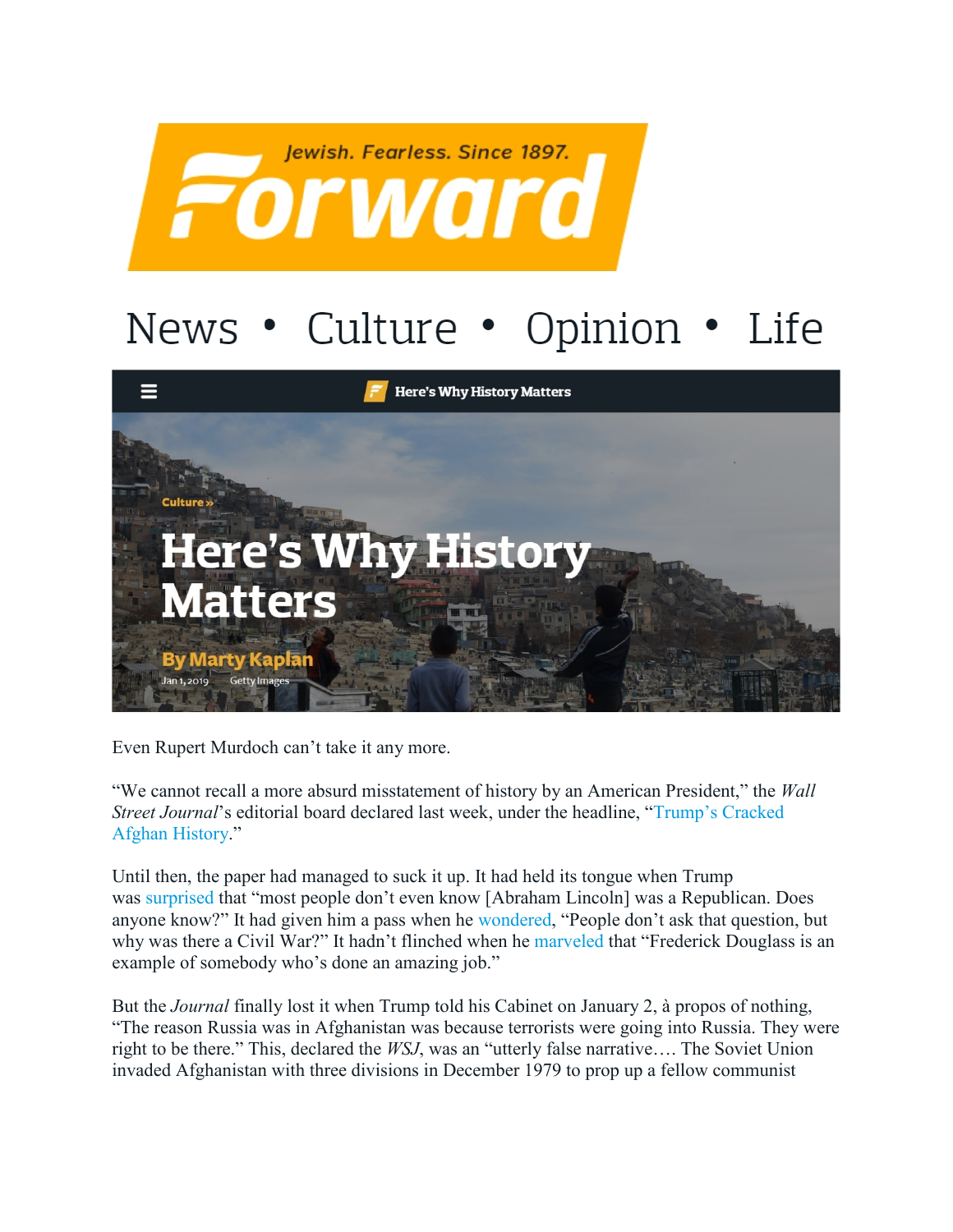



government." If the paper used hashtags for tweeting editorials, #FakeNews vs #RealHistory would have done nicely.

## Oh Kaplan, My Kaplan

Cracked history is of course not confined to the captain of Team Trump. Recall Sean Spicer [instructing](https://forward.com/news/368830/sean-spicer-faces-resignation-calls-for-claiming-hitler-was-better-than-ass/) the White House press corps that "someone as despicable as Hitler… didn't even sink to using chemical weapons" – not even at his "Holocaust Centers." Or Rep. Louie Gohmert (R-Tex.) reminding Fox Business News viewers of "the fact" that [George Soros helped the Nazis](https://www.washingtonpost.com/politics/rep-louie-gohmert-falsely-says-george-soros-helped-take-property-from-fellow-jews/2018/12/06/05beded2-f979-11e8-863c-9e2f864d47e7_story.html?utm_term=.6c1a90ccb606) steal property from other Jews. Or Kanye West informing TMZ that 400 years of [slavery was "a choice.](https://www.theatlantic.com/entertainment/archive/2018/05/im-not-black-im-kanye/559763/)"

But historical ignorance isn't just a red state of mind. This month marks the fiftieth year that tens of thousands of fourth, eighth and twelfth graders across the country, in both public and private schools, will be tested by the [National Assessment of Educational Progress,](https://nces.ed.gov/nationsreportcard/) a federal program ("The Nation's Report Card") that no Congress or Administration has managed to kill despite its depressing findings.

The ten school subjects that the NAEP tests students for proficiency are rotated over the years. Two of them, U.S. History and Civics, were most recently tested in 2018; those results will be announced in a few months. The prior year that findings for those classes are available is 2010. Among them:

• Only 12 % of high school seniors – students who are eligible to vote, or about to be – were proficient in [U.S. History.](https://www.nytimes.com/2011/06/15/education/15history.html) That's the worst performance in any of the ten subjects tested.

• In [Civics,](https://www.nytimes.com/2011/05/05/education/05civics.html) only one out of four high school seniors ranked as proficient or better.

• Only one in ten eighth graders demonstrated basic knowledge of the system of checks and balances in American government.

• Most fourth graders were unable to say why Lincoln was an important figure.

• Twelfth graders were given an excerpt from the 1954 Brown v. Board of Education decision that included this passage: "We conclude that in the field of public education, separate but equal has no place." Only 2 (yes, that's T-W-O) out of 100 of those high school seniors could identify the problem – segregated schools – that the ruling was supposed to correct.

Studies of other demographics and other subjects find similar voids. To cite just [one survey](https://www.washingtonpost.com/news/acts-of-faith/wp/2018/04/12/two-thirds-of-millennials-dont-know-what-auschwitz-is-according-to-study-of-fading-holocaust-knowledge/?utm_term=.9cefea3d1458) taken last year: Two-thirds of American millennials can't identify what Auschwitz is.

Supreme Court justice Sandra Day O'Connor said that the "NAEP results confirm that we have a crisis on our hands." But what kind of crisis? Why does it matter that most American students are as unfamiliar with American history and American government as Donald Trump is?

History is the story we tell ourselves to make meaning. History is also the story that others tell us to enslave or empower us – to persuade us that the way things are is normal and natural; or to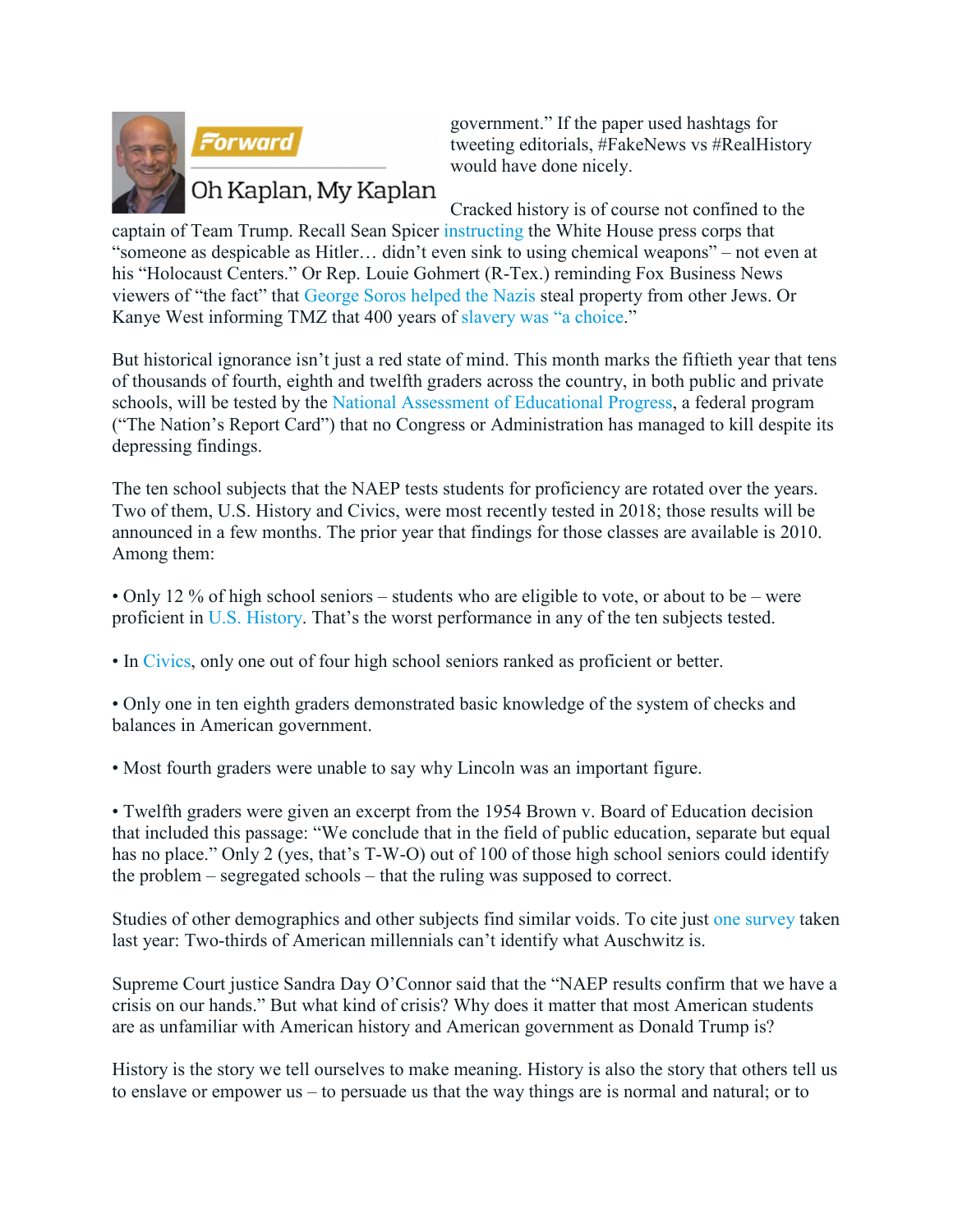reveal the way norms lift some up and push others down, and the way nature can be a front for culture.

Historians, politicians and poets conduct ceaseless campaigns to influence the way the past is remembered. The stories we are living through today will always have more chapters, and always be rewritten; there will never come a moment when those narratives will stop developing, to stop requiring us to rethink the plot of the past.

That plot matters. "Memory is a subversive weapon," [wrote](https://democracyjournalarchive.files.wordpress.com/2015/06/wolin_editorial-democracy-1-1_-jan-1981.pdf) political theorist Sheldon Wolin. History is contested ground. The stakes of that fight: power. "Who controls the past controls the future," is the slogan Orwell gave Big Brother's party in "1984." "Who controls the present controls the past."

That's why autocrats fight so fiercely over the past. February 15 marks the thirtieth anniversary of the withdrawal of Soviet troops from Afghanistan. To commemorate it, [writes](https://www.washingtonpost.com/opinions/2018/12/04/defying-history-moscow-moves-defend-soviet-war-afghanistan/?utm_term=.7380b4bedb35) twice-poisoned Russian opposition leader Vladimir Kara-Murza, Putin's party, United Russia, and the Communist party are expected to pass a resolution by then justifying their ten-year quagmire in Afghanistan with the same utterly false narrative about foreign terrorists that Trump told. The#RealHistory of the Soviet debacle in Afghanistan has been a flashing warning against future blunders. Replacing it now with #FakeNews about phony terrorists, gives Putin a green light to invade Ukraine.

But that bizarre distortion of the truth is top of mind for the Russian premier. You'd have to twist yourself into a Spicey pretzel to believe Trump got that absurd revision from anyone but Putin.

I have a tiny cameo in this history. When Soviet tanks invaded Afghanistan, Andrei Sakharov, from his exile in Gorky, [urged](https://www.washingtonpost.com/archive/opinions/1980/03/09/sakharov-speaks-out-from-exile/8c9b06e9-1190-47e9-86a6-b5322fa89257/) the U.S. and other countries to boycott the 1980 Olympic games in Moscow. President Carter agreed. It fell to Vice President Walter Mondale to convince the U.S. Olympic Committee to vote for the boycott; it fell to me to frame the case.

The [speech](https://history.state.gov/historicaldocuments/frus1977-80v01/d143) centered on the failed attempt by an American member of the International Olympic Committee to convince the I.O.C. to boycott the1936 Berlin Olympics. It was bone chilling to read in the State Department archives the reasons his argument was rejected. Don't drag sports into politics. Don't penalize the athletes. Let's take our Jews and blacks to Berlin and beat the Nazis on the playing fields.

Just weeks after American attendance was assured, Nazi troops took the Rhineland. On the eve of the Olympics, Goebbels boasted that the Reich expected the games "to turn the trick and create a friendly world attitude toward Nazi political, economic and racial aims." It worked. Not even Jesse Owens's triumph diminished Hitler's propaganda coup. As the spectators left Berlin, Albert Speer said that "Hitler was exulting over the harmonious atmosphere.… International animosity toward Nazi Germany was plainly a thing of the past."

Mondale told that story. He ended with this plea: "History rarely offers us a second chance. If we fail to seize this one, history itself may fail us."